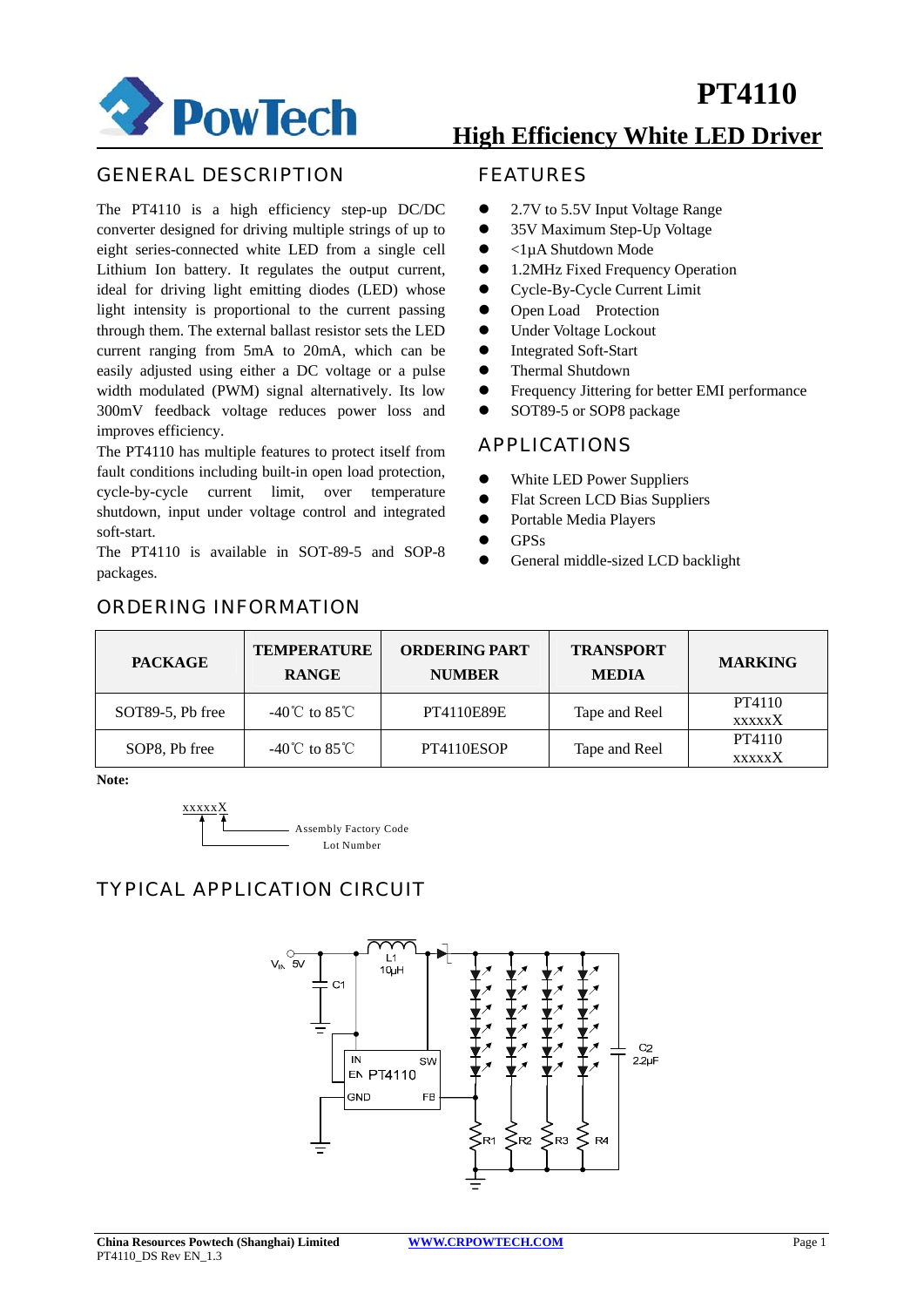

# **High Efficiency White LED Driver**

## PIN ASSIGNMENT



SOT89-5



## PIN DESCRIPTIONS

| <b>PIN NUMBER</b> |                  | <b>PIN</b>     | <b>PIN DESCRIPTION</b>                                                                                                                                                                                                                                                                                                                 |  |
|-------------------|------------------|----------------|----------------------------------------------------------------------------------------------------------------------------------------------------------------------------------------------------------------------------------------------------------------------------------------------------------------------------------------|--|
| <b>SOT89-5</b>    | SOP <sub>8</sub> | <b>NAME</b>    |                                                                                                                                                                                                                                                                                                                                        |  |
|                   |                  | IN             | Input Supply Pin. Must be locally bypassed.                                                                                                                                                                                                                                                                                            |  |
| 2                 | 2                | <b>GND</b>     | Signal and power ground. Connect directly to ground plane.                                                                                                                                                                                                                                                                             |  |
| 3                 | 3                | EN             | Enable input pin with 500 kohmn pull-down resister. The voltage applied to this pin<br>should be either less than 0.4V or more than 1.5V to turn off and on the device<br>respectively. The EN pin can also be used for PWM dimming control. The PWM<br>square wave applied to this pin must be within the range from 100Hz to 100kHz. |  |
| 4                 | 6                | <b>FB</b>      | Feedback Input. The PT4110 regulates the voltage across the current sense resistor<br>between FB and GND. Connect a current sense resistor from the bottom of the LED<br>string to GND. Connect the bottom of the LED string to FB. The regulation voltage<br>is $300mV$ .                                                             |  |
| 5                 | 8                | <b>SW</b>      | Switch Output. SW is the drain of the internal N-Channel MOSFET switch. Connect<br>the power inductor between SW and the input source, and connect the output<br>rectifier between SW and the output to form the step-up converter.                                                                                                    |  |
| EP                |                  | Exposed<br>PAD | Only for SOT89-5. Internally connected to GND. Mount on board for lower thermal<br>resistance.                                                                                                                                                                                                                                         |  |
|                   | 2, 4, 5          | NC             | Not connection                                                                                                                                                                                                                                                                                                                         |  |

## ABSOLUTE MAXIMUM RATINGS(note1)

| <b>SYMBOL</b>     | <b>ITEMS</b>                                | <b>VALUE</b> | <b>UNIT</b>   |
|-------------------|---------------------------------------------|--------------|---------------|
| $V_{IN}$          | <b>Supply Voltage</b>                       | $-0.3 - 7$   | V             |
| <b>SW</b>         | Drain of the internal power switch          | $-0.3 - 40$  | V             |
| All Other Pins    |                                             | $-0.3 - 7$   | V             |
| <b>JA-SOT89-5</b> | Thermal resistance for SOT89-5              | 65           | $\degree$ C/W |
| θ<br>JA-SOP-8     | Thermal resistance for SOP-8                | 105          | $\degree$ C/W |
| $P_{DMAX}$        | Power Dissipation SOT89-5(Note 2)           | 1            | W             |
| $T_{J}$           | <b>Operation Junction Temperature Range</b> | $-40$ to 125 | $^{\circ}C$   |
| $T_{STG}$         | Storage Temperature                         | $-55$ to 150 | $\rm ^{o}C$   |
|                   | <b>ESD Susceptibility (Note 3)</b>          | 2            | kV            |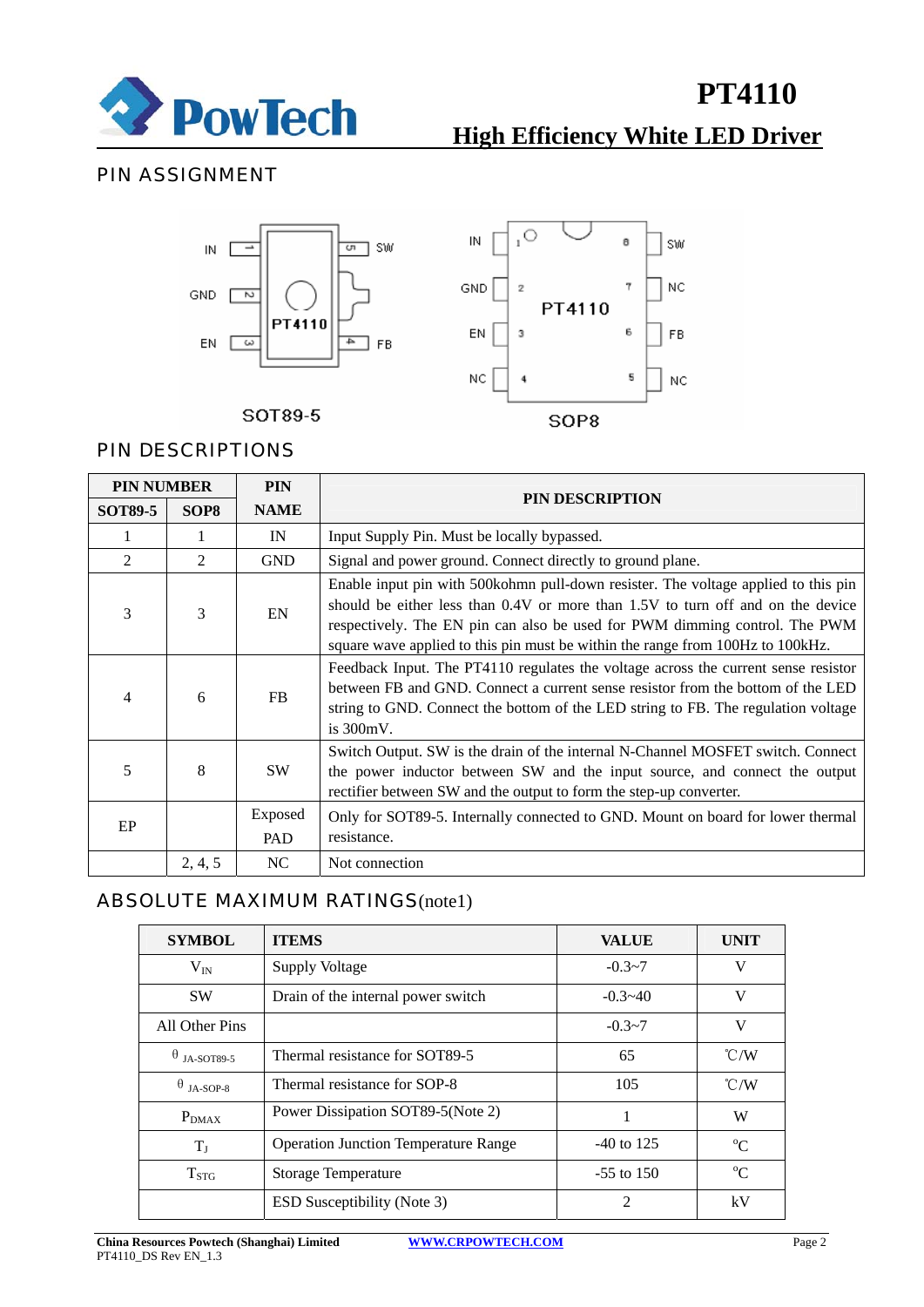

## RECOMMENDED OPERATING RANGE

| <b>SYMBOL</b>  | <b>ITEMS</b>                   | <b>VALUE</b>   | UNIT   |
|----------------|--------------------------------|----------------|--------|
| $\rm V_{IN}$   | V <sub>DD</sub> Supply Voltage | $2.7 \sim 5.5$ |        |
| $1_{\rm{OPT}}$ | <b>Operating Temperature</b>   | $-40$ to $+85$ | $\sim$ |

**Note 1:** Absolute Maximum Ratings indicate limits beyond which damage to the device may occur. Recommended Operating Range indicates conditions for which the device is functional, but do not guarantee specific performance limits. Electrical Characteristics state DC and AC electrical specifications under particular test conditions which guarantee specific performance limits. This assumes that the device is within the Operating Range. Specifications are not guaranteed for parameters where no limit is given, however, the typical value is a good indication of device performance.

**Note 2:** The maximum power dissipation must be derated at elevated temperatures and is dictated by  $T_{\text{MAX}}$ ,  $\theta_{\text{IA}}$ , and the ambient temperature T<sub>A</sub>. The maximum allowable power dissipation is  $P_{DMAX} = (T_{JMAX} - T_A)/\theta_{JA}$  or the number given in Absolute Maximum Ratings, whichever is lower.

**Note 3:** Human body model, 100pF discharged through a 1.5kΩ resistor.

## ELECTRICAL CHARACTERISTICS (Note 4, 5)

 $V_{IN} = V_{EN} = 3.6V$ , TA=25°C unless specified otherwise

| <b>SYMBOL</b>                  | <b>ITEMS</b>                 | <b>CONDITIONS</b> | Min. | Typ. | Max.         | <b>UNIT</b> |
|--------------------------------|------------------------------|-------------------|------|------|--------------|-------------|
| $V_{IN}$                       | <b>Input Voltage</b>         |                   | 2.7  |      | 5.5          | V           |
| $V_{UVLO}$                     | Under voltage lock out       | $V_{IN}$ rising   |      | 2.3  |              | $\mathbf V$ |
| $V_{UVLO, HYS}$                | <b>UVLO</b> hysterisis       | $V_{IN}$ falling  |      | 100  |              | $\rm mV$    |
| Feedback                       |                              |                   |      |      |              |             |
| $V_{FB}$                       | FB Pin Voltage               |                   | 280  | 300  | 320          | mV          |
| $I_{BIAS}$                     | FB Pin Input Bias Current    |                   |      | 0.05 | $\mathbf{1}$ | $\mu A$     |
| <b>Operating Current</b>       |                              |                   |      |      |              |             |
| $I_{\rm OFF}$                  | Operating Current (Shutdown) | $V_{SW-ON} = 0V$  |      | 0.1  | $\mathbf{1}$ | $\mu A$     |
| $I_{OP}$                       | Operating Current (Active)   |                   |      | 3    | 5            | mA          |
| $F_{SW}$                       | <b>Switching Frequency</b>   |                   | 1.0  | 1.2  | 1.5          | <b>MHz</b>  |
| $D_{MAX}$                      | Maximum Duty Cycle           | $V_{FB} = 0V$     | 90   | 95   |              | $\%$        |
| <b>Chip Enable</b>             |                              |                   |      |      |              |             |
| $V_{EN_H}$                     | EN Minimum High Level        |                   | 1.5  |      |              | $\mathbf V$ |
| $\rm V_{EN\_L}$                | EN Maximum Low Level         |                   |      |      | 0.4          | $\mathbf V$ |
| <b>Output Switch</b>           |                              |                   |      |      |              |             |
| $R_{ON}$                       | SW On Resistance             | $V_{IN} = 5V$     |      | 0.4  |              | Ω           |
| $I_{LIMIT}$                    | <b>SW Current Limit</b>      |                   | 1.2  | 1.5  |              | A           |
| $I_{LEAK}$                     | <b>SW Leakage Current</b>    | $V_{sw} = 5V$     |      | 0.01 | 1            | $\mu A$     |
| <b>Open Circuit Protection</b> |                              |                   |      |      |              |             |
| $V_{\rm OV}$                   | Open Circuit Shutdown        | $V_{IN} = 5V$     |      | 35   |              | V           |
|                                | Threshold                    |                   |      |      |              |             |
| <b>Soft Start</b>              |                              |                   |      |      |              |             |
| $t_{\rm SST}$                  | Soft Start Time              | $V_{IN}$ Power On |      | 0.8  |              | ms          |

**Note 4:** Typical parameters are measured at 25˚C and represent the parametric norm.

**Note 5:** Datasheet min/max specification limits are guaranteed by design, test, or statistical analysis.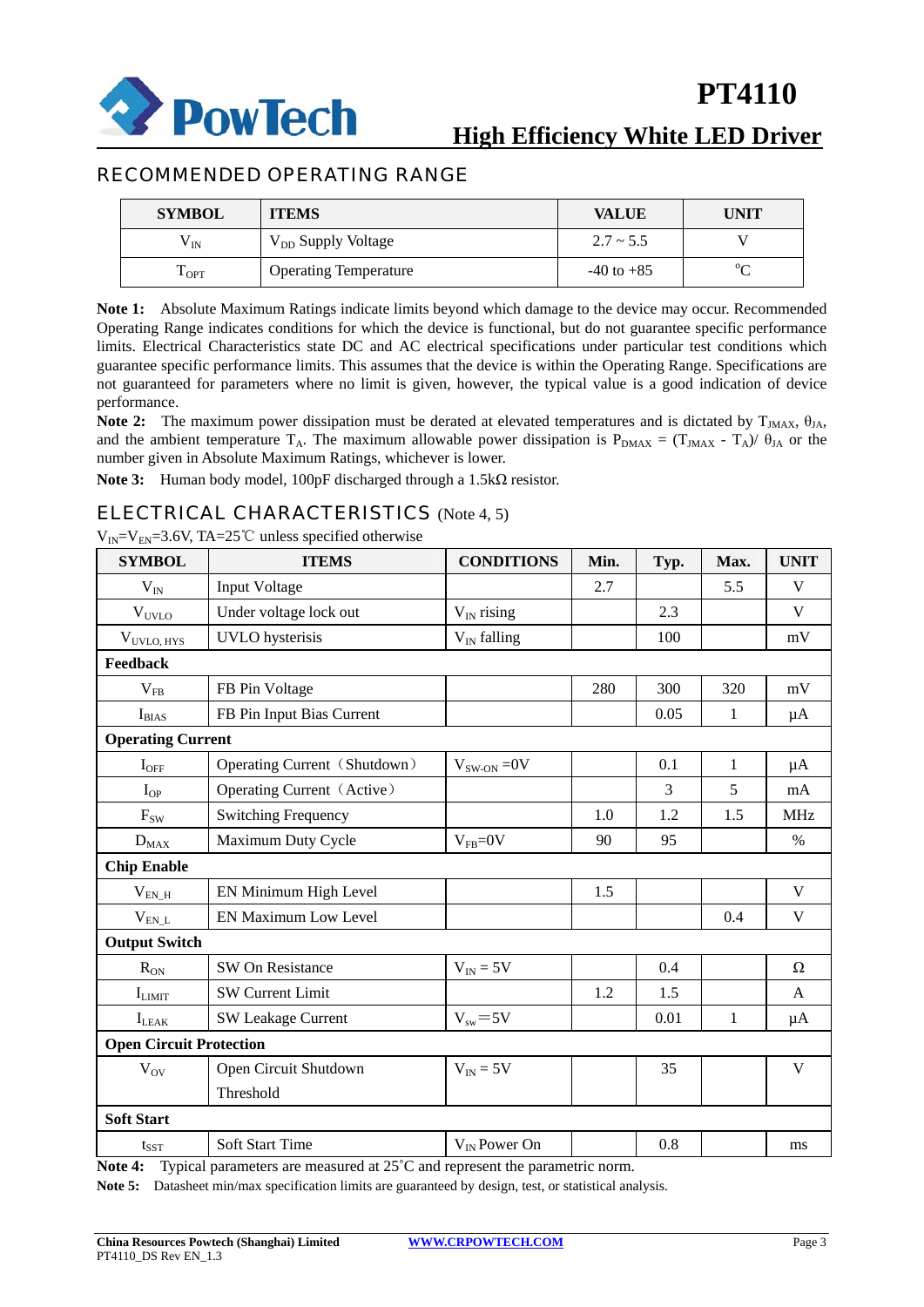

## **High Efficiency White LED Driver**

### SIMPLIFIED BLOCK DIAGRAM



## OPERATION DESCRIPTION

The PT4110 uses a constant frequency, peak current mode boost regulator architecture to regulate the series string of white LED. The operation of the PT4110 can be understood by referring to the block diagram. At the start of each oscillator cycle the power MOSFET, M1, is turned on through the control circuitry. To prevent sub-harmonic oscillations at duty cycles greater than 50 percent, a stabilizing ramp is added to the output of the current sense amplifier and the result is fed into the positive input of the PWM comparator. When this voltage equals the output voltage of the error amplifier the power MOSFET is turned off. The voltage at the output of the error amplifier is an amplified version of the difference between the 300mV reference voltage and the feedback voltage. In this way the peak current level keeps the output in regulation. If the feedback voltage starts to drop, the output of the error amplifier increases. This results in more current flowing through the power MOSFET, thus increasing the power delivered to the output.

The PT4110 can be used to drive multiple strings of white LED as shown in figure "typical application". The brightness of each LED in such kind of connection will almost be the same provided that the number of series-connected LED in each string is equal and each string is terminated with a well-matched ballast resistor. Otherwise the differential current among strings will be huge enough to cause damage to LED permanently.

To protect the step-up converter when the load is open, or the output voltage becomes excessive for any reason, the PT4110 features a dedicated open LED protection. When the output is in open circuit, and the input voltage exceeds 4.5V, the step-up converter switches off immediately and won't be enabled until restart chip.



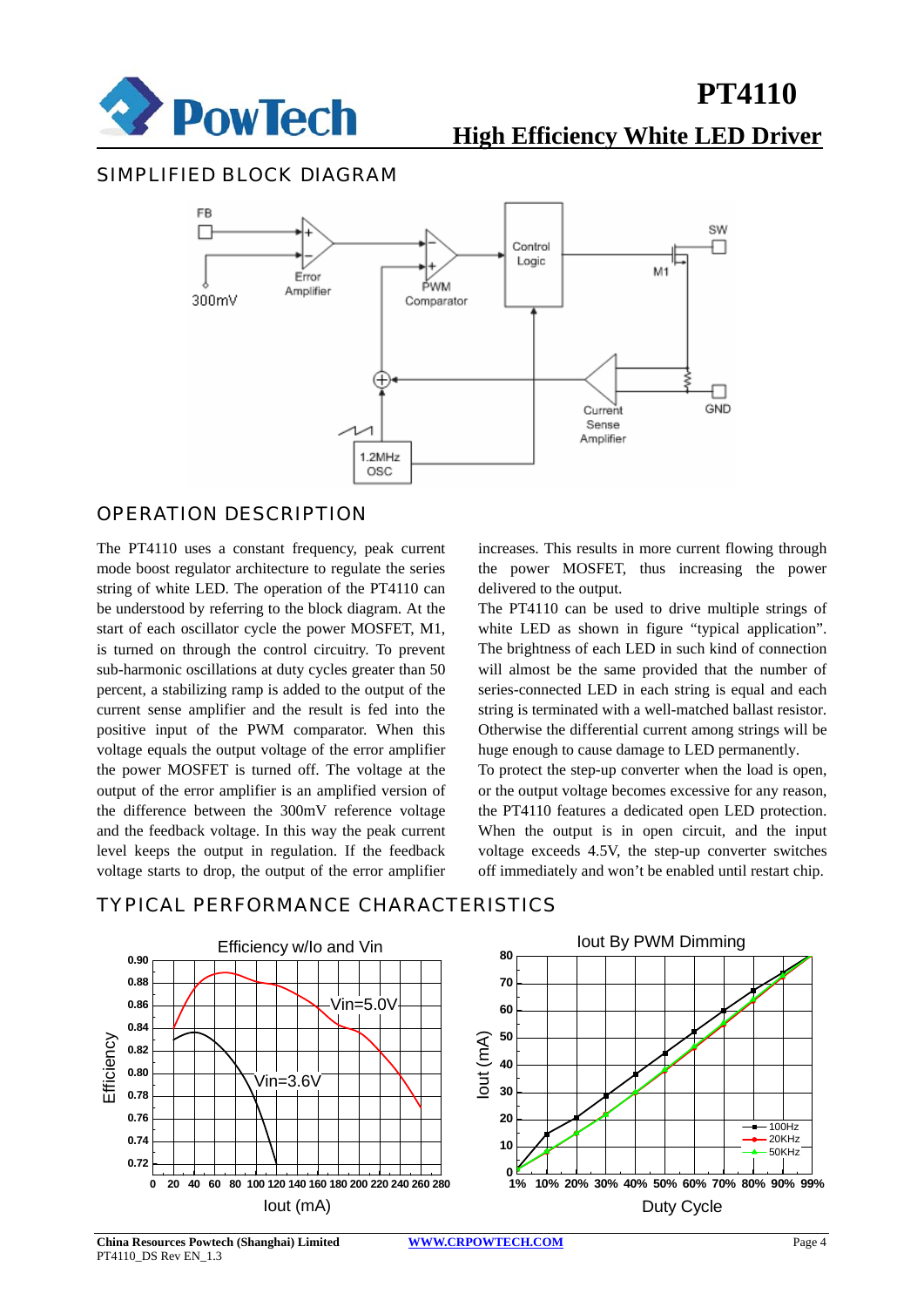

## APPLICATION INFORMATION

#### **Setting the LED current**

The LED current is controlled by the feedback resistor. The feedback reference is 300mV. The LED current is  $300 \text{mV/R}_{FB}$ . In order to have accuracy LED current, precision resistor is preferred. (1% is recommended).

#### **Selecting the inductor**

Choose an inductor that does not saturate under the worst-case load transient and startup conditions. A good rule for determining the inductance is to allow the peak-to-peak ripple current to be approximately 30% to 50% of the maximum input current. Make sure that the peak inductor current is below 1.2A to prevent loss of regulation due to the current limit. For most of the applications of the PT4110, it is recommended to use an inductor of 10uH.

#### **Selecting the Input Capacitor**

An input capacitor is required to supply the AC ripple current to the inductor, while limiting noise at the input source. A low ESR capacitor is required to keep the noise at the IC to a minimum. Ceramic capacitors are preferred, but tantalum or low-ESR electrolytic capacitors may also suffice.

Use an input capacitor value greater than 22μF. The capacitor can be electrolytic, tantalum or ceramic. However since it absorbs the input switching current it requires an adequate ripple current rating. Use a capacitor with RMS current rating greater than the inductor ripple current.

#### **Selecting the Output Capacitor**

The output capacitor is required to maintain the DC output voltage. Low ESR capacitors are preferred to keep the output voltage ripple to a minimum. The characteristic of the output capacitor also affects the stability of the regulation control system. 2.2uF ceramic, tantalum, or low ESR electrolytic capacitors are recommended.

#### **Selecting the Diode**

The output rectifier diode supplies current to the inductor when the internal MOSFET is off. To reduce losses due to diode forward voltage and recovery time, use a Schottky diode. Choose a diode whose maximum reverse voltage rating is greater than the maximum output voltage. The rated average forward current needs to be equal to or greater than the load current.

#### **Open Circuit Protection**

when the input voltage exceeds 4.5V, the open load protection will shut off the PT4110 if the output is in open circuit. In some cases an LED may fail, which will result in the feedback voltage always being zero. The PT4110 will then switch at its maximum duty cycle boosting the output voltage higher and higher. The PT4110 detects the voltage of SW pin. The output of PT4110 is equal high level of SW pin subtracting the forward voltage of the Schottky diode. If the SW pin exceeds 35V for several periods, the PT4110 will shut down. The part will not switch again until the power is recycled.

#### **Dimming Control**

There are two different types of dimming control circuits:

#### **1. Using a DC Voltage**

For some applications, the preferred method of brightness control is a variable DC voltage to adjust the LED current. The dimming control using a DC voltage is shown as below. As the DC voltage increases, the voltage drop on R2 increases and the voltage drop on R1 decreases. Thus, the LED current decreases. The selection of R2 and R3 will make the current from the variable DC source much smaller than the LED current and much larger than the FB pin bias current.



#### **2. Using a PWM Signal to EN Pin**

With the PWM signal applied to the EN pin, the reference of PT4110 is changed with the duty cycle of the PWM signal. The LEDs operate at either zero or full current. The average LED current increases proportionally with the duty cycle of the PWM signal. A 0% duty cycle will turn off the PT4110 and corresponds to zero LED current. A 100% duty cycle corresponds to full current. The typical frequency range of the PWM signal should be higher than 20 kHz to avoid the audio noise.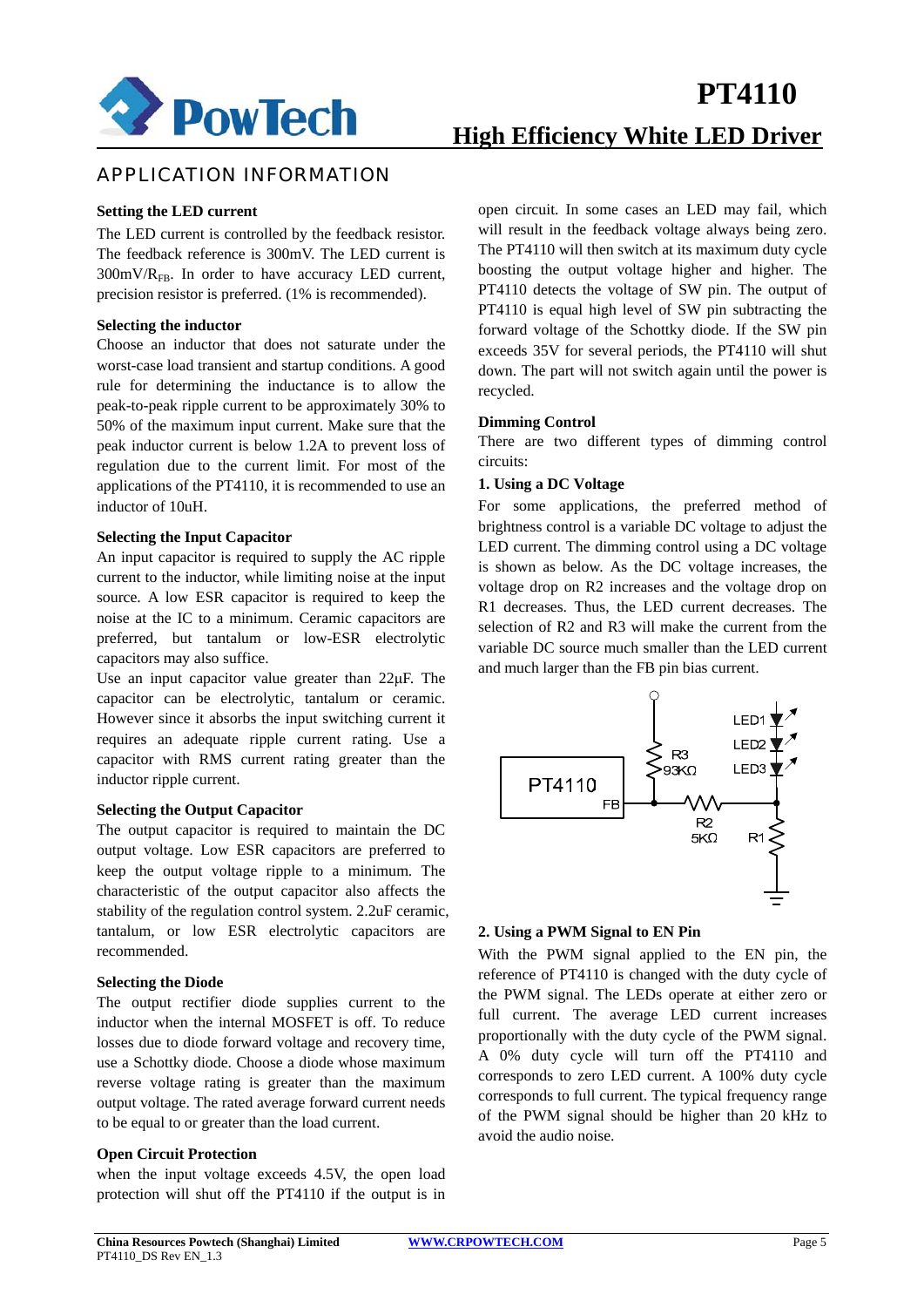



#### **Start-up and Inrush Current**

The PT4110 has internal soft start to limit the amount of current through VIN at startup and to also limit the amount of overshoot on the output. The soft start is realized by gradually increasing the current limit during start-up. The current limit is increased by a forth every 200μS giving a total soft start time of around 800μS.

#### **Board Layout Consideration**

As with all switching regulators, careful attention must be paid to the PCB board layout and component placement. High frequency switching regulators require very careful layout for stable operation and low noise. To maximize efficiency, switch rise and fall times are made as short as possible. To prevent electromagnetic interference (EMI) problems, proper layout of the high frequency switching path is essential. The voltage signal of the SW pin has sharp rise and fall edges. Minimize the length and area of all traces connected to the SW pin and always use a ground plane under the switching regulator to minimize interplane coupling. In addition, the ground connection for the feedback resistor R1 should be tied directly to the GND pin and not shared with any other component, ensuring a clean, noise-free connection.

**High Efficiency White LED Driver**

**Typical application circuits**:





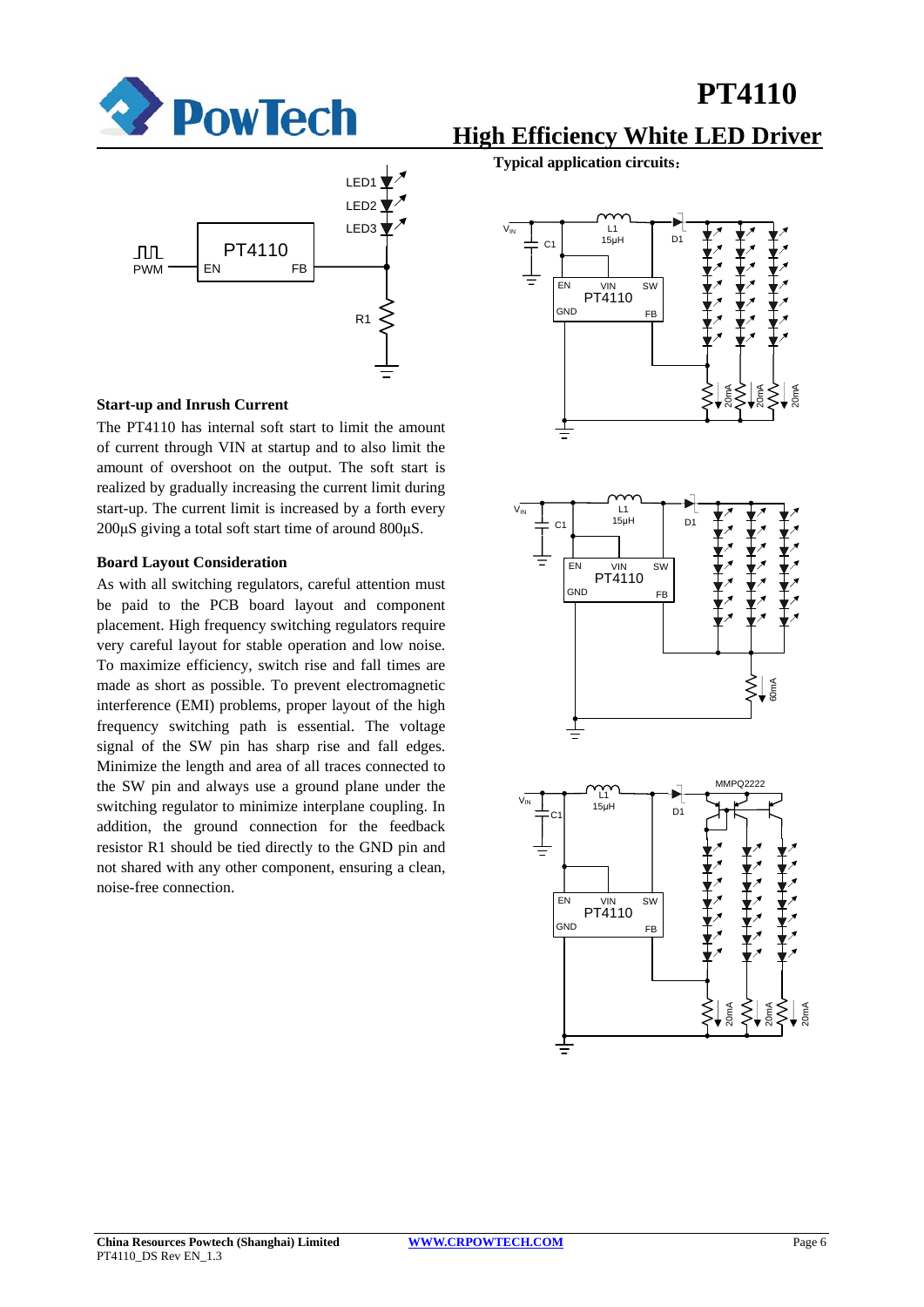

# **High Efficiency White LED Driver**

## PACKAGE INFORMATION

## **SOT89-5**





| <b>SYMBOL</b>  | <b>MILLIMETERS</b> |            | <b>INCHES</b> |            |  |
|----------------|--------------------|------------|---------------|------------|--|
|                | <b>MIN</b>         | <b>MAX</b> | <b>MIN</b>    | <b>MAX</b> |  |
| A              | 1.400              | 1.600      | 0.055         | 0.063      |  |
| b              | 0.320              | 0.520      | 0.013         | 0.020      |  |
| b1             | 0.360              | 0.560      | 0.014         | 0.022      |  |
| $\mathbf{c}$   | 0.350              | 0.440      | 0.014         | 0.017      |  |
| D              | 4.400              | 4.600      | 0.173         | 0.181      |  |
| D <sub>1</sub> | 1.400.             | 1.800      | 0.055         | 0.071      |  |
| E              | 2.300              | 2.600      | 0.091         | 0.102      |  |
| E1             | 3.940              | 4.250      | 0.155         | 0.167      |  |
| e              | 1.500 TYP.         |            | $0.060$ TYP.  |            |  |
| e1             | 2.900              | 3.100      | 0.114         | 0.122      |  |
| L              | 0.900              | 1.100      | 0.035         | 0.043      |  |